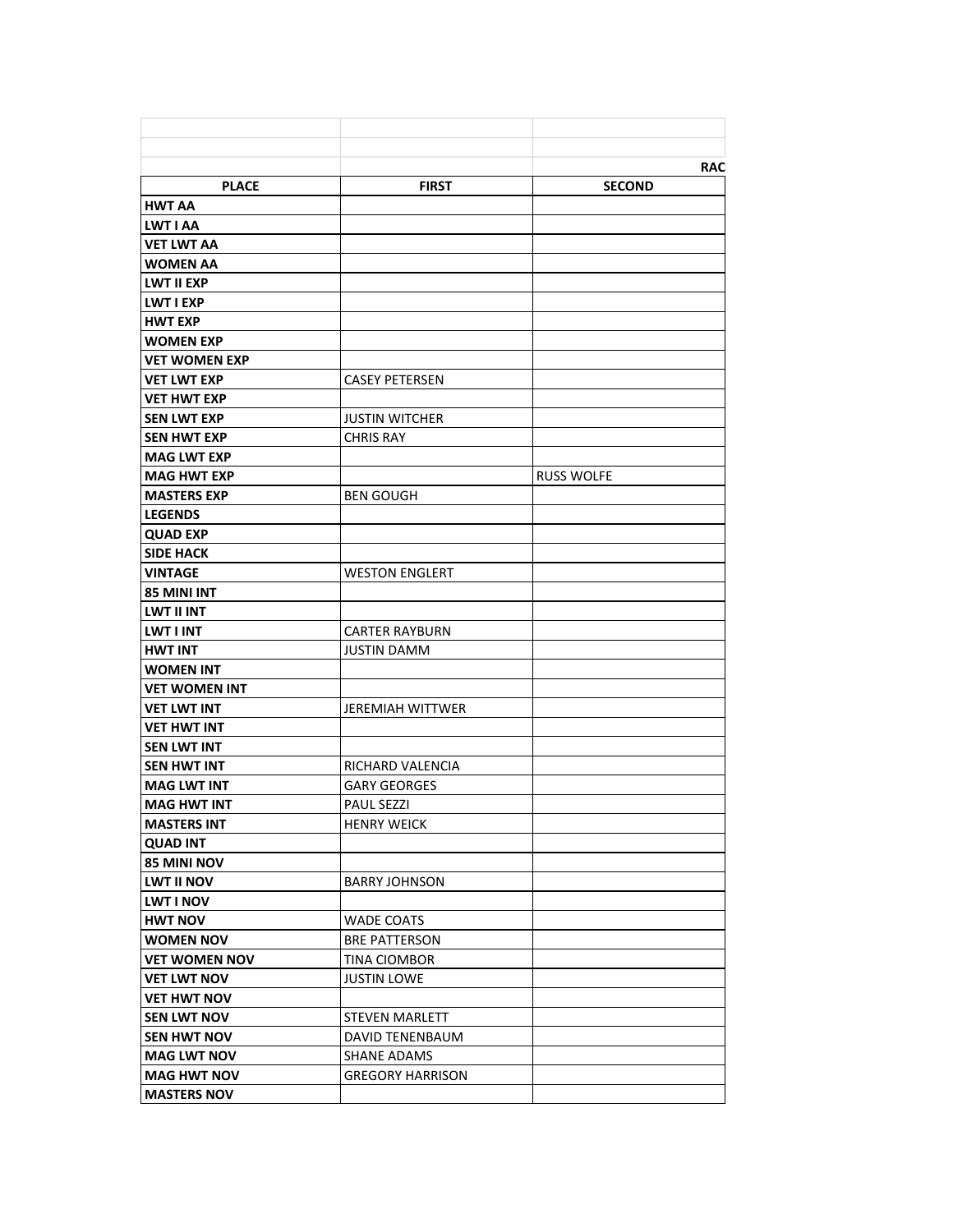| ${\bf E}$ B  |               |              |
|--------------|---------------|--------------|
| <b>THIRD</b> | <b>FOURTH</b> | <b>FIFTH</b> |
|              |               |              |
|              |               |              |
|              |               |              |
|              |               |              |
|              |               |              |
|              |               |              |
|              |               |              |
|              |               |              |
|              |               |              |
|              |               |              |
|              |               |              |
|              |               |              |
|              |               |              |
|              |               |              |
|              |               |              |
|              |               |              |
|              |               |              |
|              |               |              |
|              |               |              |
|              |               |              |
|              |               |              |
|              |               |              |
|              |               |              |
|              |               |              |
|              |               |              |
|              |               |              |
|              |               |              |
|              |               |              |
|              |               |              |
|              |               |              |
|              |               |              |
|              |               |              |
|              |               |              |
|              |               |              |
|              |               |              |
|              |               |              |
|              |               |              |
|              |               |              |
|              |               |              |
|              |               |              |
|              |               |              |
|              |               |              |
|              |               |              |
|              |               |              |
|              |               |              |
|              |               |              |
|              |               |              |
|              |               |              |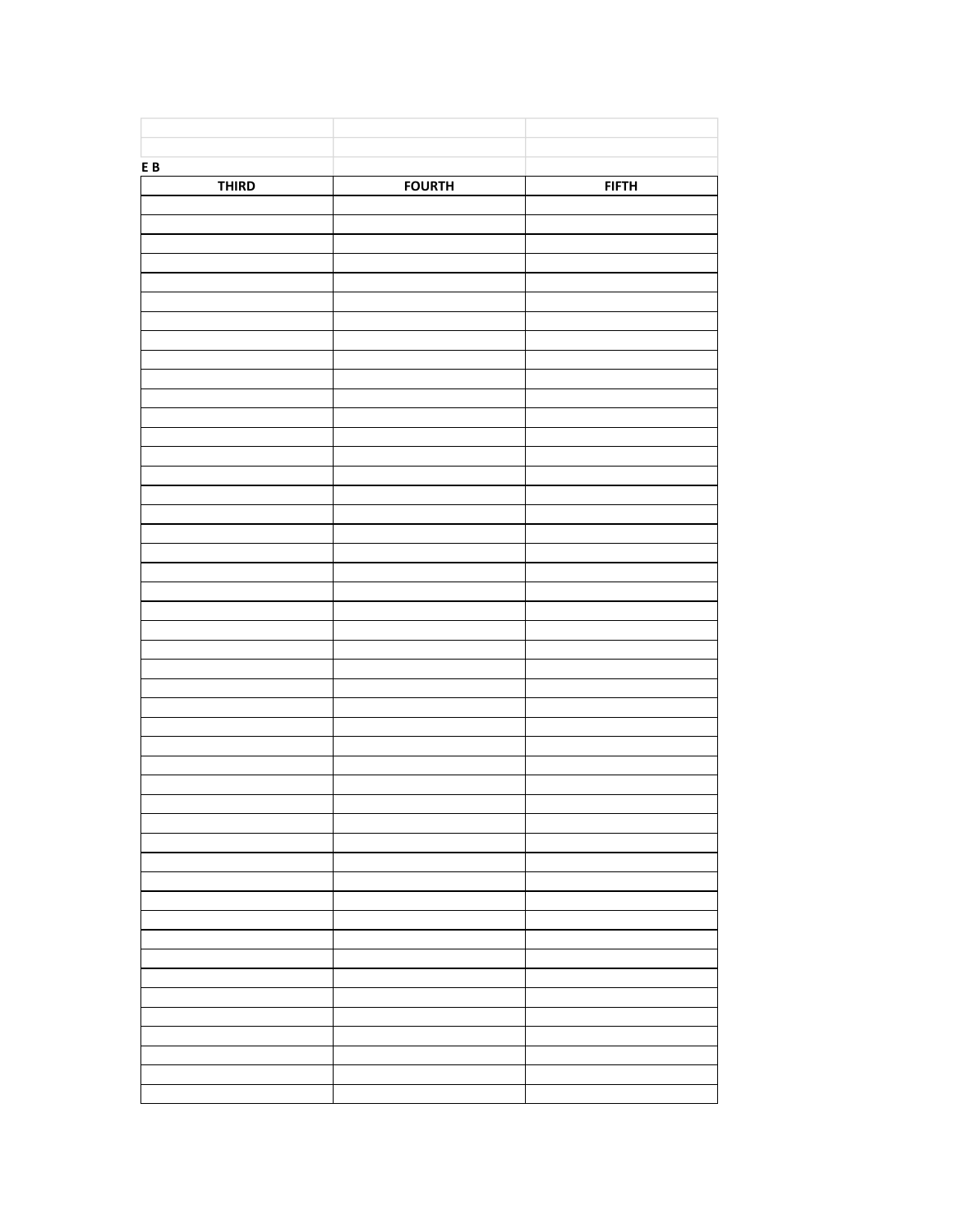| <b>QUAD NOV</b>      | <b>ASHLYN BAYNES</b>     |               |
|----------------------|--------------------------|---------------|
|                      |                          |               |
|                      |                          |               |
|                      |                          |               |
|                      |                          | 2 DAY         |
| <b>PLACE</b>         | <b>FIRST</b>             | <b>SECOND</b> |
| HWT AA               |                          |               |
| LWT I AA             |                          |               |
| <b>VET LWT AA</b>    |                          |               |
| <b>WOMEN AA</b>      |                          |               |
| LWT II EXP           | <b>ETHAN STOCKWELL</b>   |               |
| <b>LWT I EXP</b>     | <b>MATTHEW COMBS</b>     |               |
| <b>HWT EXP</b>       | DAVID FULLMER            |               |
| <b>WOMEN EXP</b>     | <b>LACI OLIVAS</b>       |               |
| <b>VET WOMEN EXP</b> | <b>LAURA FERGUSON</b>    |               |
| <b>VET LWT EXP</b>   |                          |               |
| <b>VET HWT EXP</b>   | <b>RANDY GARRETT</b>     |               |
| <b>SEN LWT EXP</b>   |                          |               |
| <b>SEN HWT EXP</b>   |                          |               |
| <b>MAG LWT EXP</b>   | <b>DAVID TIESKOETTER</b> |               |
| <b>MAG HWT EXP</b>   | <b>BRYAN BROWN</b>       |               |
| <b>MASTERS EXP</b>   |                          |               |
| <b>LEGENDS</b>       | <b>GARY RICKABY</b>      |               |
| <b>QUAD EXP</b>      | RICHARD COX              |               |
| <b>SIDE HACK</b>     |                          |               |
| <b>VINTAGE</b>       |                          |               |
| 85 MINI INT          |                          |               |
| LWT II INT           | <b>CALEB TATE</b>        |               |
| <b>LWT I INT</b>     |                          |               |
| <b>HWT INT</b>       |                          |               |
| <b>WOMEN INT</b>     | <b>REISS RITCHISON</b>   |               |
| <b>VET WOMEN INT</b> | <b>MISTY BOYKIN</b>      |               |
| <b>VET LWT INT</b>   |                          |               |
| <b>VET HWT INT</b>   | <b>NATHAN BROADDUS</b>   |               |
| <b>SEN LWT INT</b>   | <b>RANDY ABBOTT</b>      |               |
| <b>SEN HWT INT</b>   |                          |               |
| <b>MAG LWT INT</b>   |                          |               |
| <b>MAG HWT INT</b>   |                          |               |
| <b>MASTERS INT</b>   |                          |               |
| <b>QUAD INT</b>      | <b>SAMUEL BAYNES</b>     |               |
| 85 MINI NOV          |                          |               |
| LWT II NOV           |                          |               |
| <b>LWT I NOV</b>     | <b>LUKE BROWN</b>        |               |
| <b>HWT NOV</b>       |                          |               |
| <b>WOMEN NOV</b>     |                          |               |
| <b>VET WOMEN NOV</b> |                          |               |
| <b>VET LWT NOV</b>   |                          |               |
| <b>VET HWT NOV</b>   | <b>JD TRIFFON</b>        |               |
| <b>SEN LWT NOV</b>   |                          |               |
| <b>SEN HWT NOV</b>   |                          |               |
| <b>MAG LWT NOV</b>   |                          |               |
|                      |                          |               |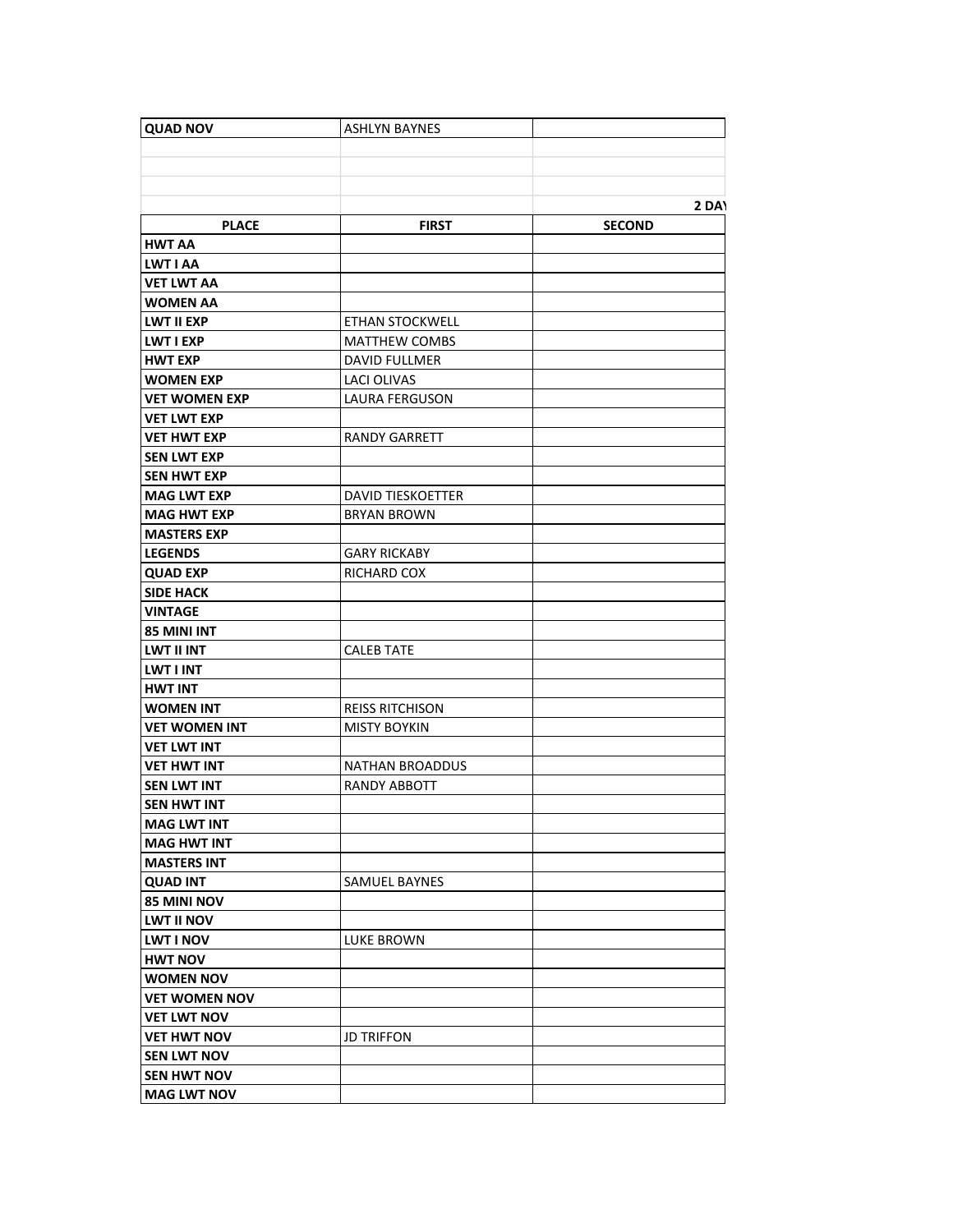| Y OVERALL    |               |              |
|--------------|---------------|--------------|
| <b>THIRD</b> | <b>FOURTH</b> | <b>FIFTH</b> |
|              |               |              |
|              |               |              |
|              |               |              |
|              |               |              |
|              |               |              |
|              |               |              |
|              |               |              |
|              |               |              |
|              |               |              |
|              |               |              |
|              |               |              |
|              |               |              |
|              |               |              |
|              |               |              |
|              |               |              |
|              |               |              |
|              |               |              |
|              |               |              |
|              |               |              |
|              |               |              |
|              |               |              |
|              |               |              |
|              |               |              |
|              |               |              |
|              |               |              |
|              |               |              |
|              |               |              |
|              |               |              |
|              |               |              |
|              |               |              |
|              |               |              |
|              |               |              |
|              |               |              |
|              |               |              |
|              |               |              |
|              |               |              |
|              |               |              |
|              |               |              |
|              |               |              |
|              |               |              |
|              |               |              |
|              |               |              |
|              |               |              |
|              |               |              |
|              |               |              |
|              |               |              |
|              |               |              |
|              |               |              |
|              |               |              |
|              |               |              |
|              |               |              |
|              |               |              |
|              |               |              |
|              |               |              |
|              |               |              |
|              |               |              |
|              |               |              |
|              |               |              |
|              |               |              |
|              |               |              |
|              |               |              |